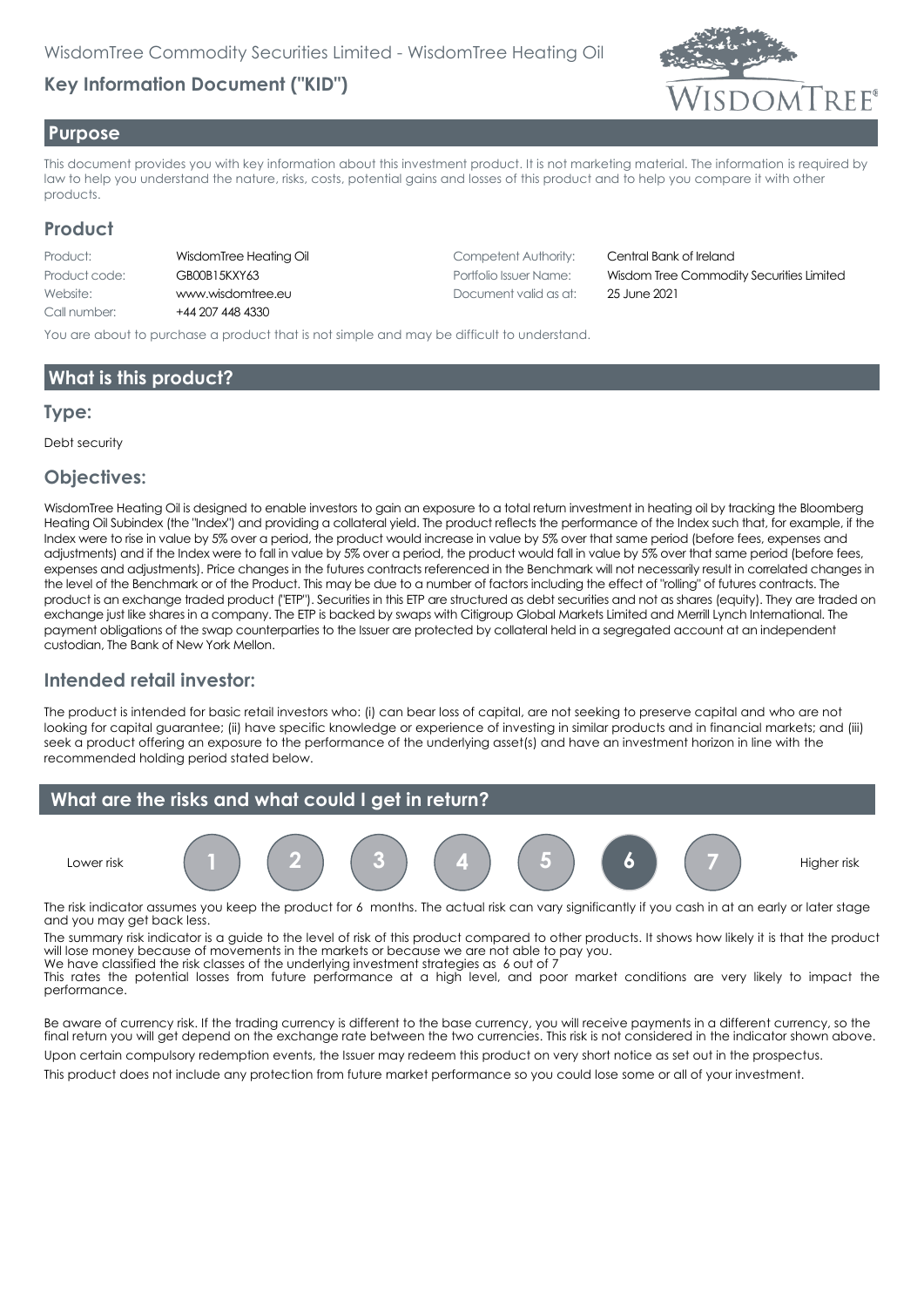

# **Key Information Document ("KID")**

#### **Performance scenarios**

| Investment 10000 USD  |                                     |                                           |  |
|-----------------------|-------------------------------------|-------------------------------------------|--|
|                       |                                     | 6 months.<br>(recommended holding period) |  |
| Stress scenario       | What might you get back after costs | 826.11 USD                                |  |
|                       | Percentage Return                   | $-81.74%$                                 |  |
| Unfavourable scenario | What might you get back after costs | 7 195.02 USD                              |  |
|                       | Percentage Return                   | - 28.05%                                  |  |
| Moderate scenario     | What might you get back after costs | 9 686.64 USD                              |  |
|                       | Percentage Return                   | $-3.13%$                                  |  |
| Favourable scenario   | What might you get back after costs | 12 936.85 USD                             |  |
|                       | Percentage Return                   | 29.37%                                    |  |

The figures shown include all the costs of the product itself, but may not include all the costs that you pay to your advisor or distributor. The figures do not take into account your personal tax situation, which may also affect how much you get back.

This table shows the money you could get back over the recommended holding period, under different scenarios, assuming that you invest 10 000 USD.

The scenarios shown illustrate how your investment could perform. You can compare them with the scenarios of other products.

The scenarios presented are an estimate of future performance based on evidence from the past, and are not an exact indicator. What you get will vary depending on how the market performs and how long you keep the investment.

The stress scenario shows what you might get back in extreme market circumstances, and it does not take into account the situation where we are not able to pay you.

Market developments in the future cannot be accurately predicted. The scenarios shown are only an indication of some of the possible outcomes based on recent returns. Actual returns could be lower.

## **What happens if WisdomTree Commodity Securities Limited is unable to pay out?**

The Issuer is a special purpose company. In case of a default by the Issuer (or where relevant, the swap counterparty), any claims made against the Issuer will be satisfied in order of the priority of payments set out in the conditions of the product. If the net proceeds from the enforcement of the secured property relevant to the product are not sufficient to meet all obligations and make all payments then due in respect of the securities, the obligations of the Issuer in respect of such securities will be limited to the net proceeds of realisation of the relevant secured property. In these circumstances you may suffer a loss if you cannot realise the full value of your investment.

## **What are the costs?**

#### **Costs over Time**

The Reduction in Yield (RIY) shows what impact the total costs you pay will have on the investment return you might get. The total costs take into account one-off, ongoing and incidental costs.

The amounts shown here are the cumulative costs of the product itself for one holding period. The figures are estimates and may change in the future.

The person selling you or advising you about this product may charge you other costs. If so, this person will provide you with information about these costs, and show you the impact that all costs will have on your investment over time.

| Investment 10000 USD   | If you cash in after 6 months. |
|------------------------|--------------------------------|
| <b>Total costs</b>     | 48.31 USD                      |
| Impact on return (RIY) | $-0.5\%$                       |